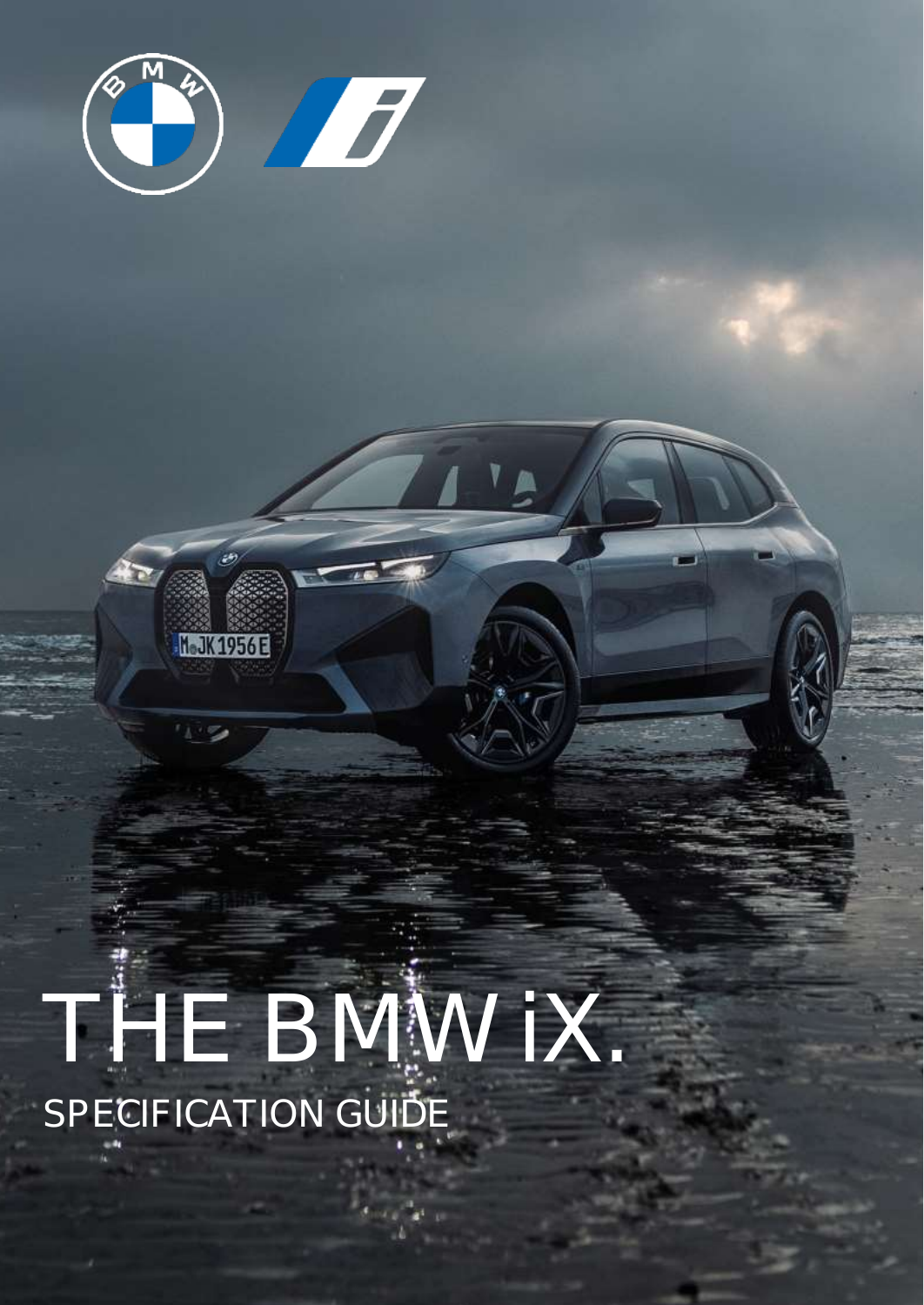## **MODEL OVERVIEW.**

## **iX xDrive40**



**Model Code:** 12CF

240 kW / 630 Nm **0-100kmh:** 6.1 sec **Fuel Type:** Battery Electric **Consumption:** 22.5 kWh / 100km <sup>1</sup> **Battery:** 77 kWh **Max. DC Charge:** 150 kW **Range:** Up to 420 km

## **iX xDrive40 Sport**



**Model Code:** 12CF

240 kW / 630 Nm **0-100kmh:** 6.1 sec **Fuel Type:** Battery Electric **Consumption:** 22.5 kWh / 100km <sup>1</sup> **Battery:** 77 kWh **Max. DC Charge:** 150 kW **Range:** Up to 420 km

## **iX xDrive50 Sport**



**Model Code:** 22CF

385 kW / 765 Nm **0-100kmh:** 4.6 sec **Fuel Type:** Battery Electric **Consumption:** 23 kWh / 100km <sup>1</sup> **Battery:** 112 kWh **Max. DC Charge:** 200 kW **Range:** Up to 620 km

**iX M60**



**Model Code:** 32CF

455 kW / 1,100 Nm **0-100kmh:** 3.8 sec

**Fuel Type:** Battery Electric **Consumption:** TBC kWh / 100km <sup>1</sup> **Battery:** 112 kWh **Max. DC Charge:** 200 kW **Range:** TBC km

<sup>1</sup> Fuel consumption, CO2 emissions data, electrical consumption and range is based upon Combined Driving Test Cycle in accordance with ADR 81/02 on purpose built test vehicles. Actual figures will depend on many factors including traffic conditions, driving habits, prevailing conditions and your vehicle's equipment, condition and use. These figures should not be expected to be achieved in real world driving conditions and should only be used for comparing one vehicle with another. Please contact your preferred authorised BMW dealer or BMW Group Australia for information on vehicles that are available for sale, and the various specifications and options of vehicles that are available.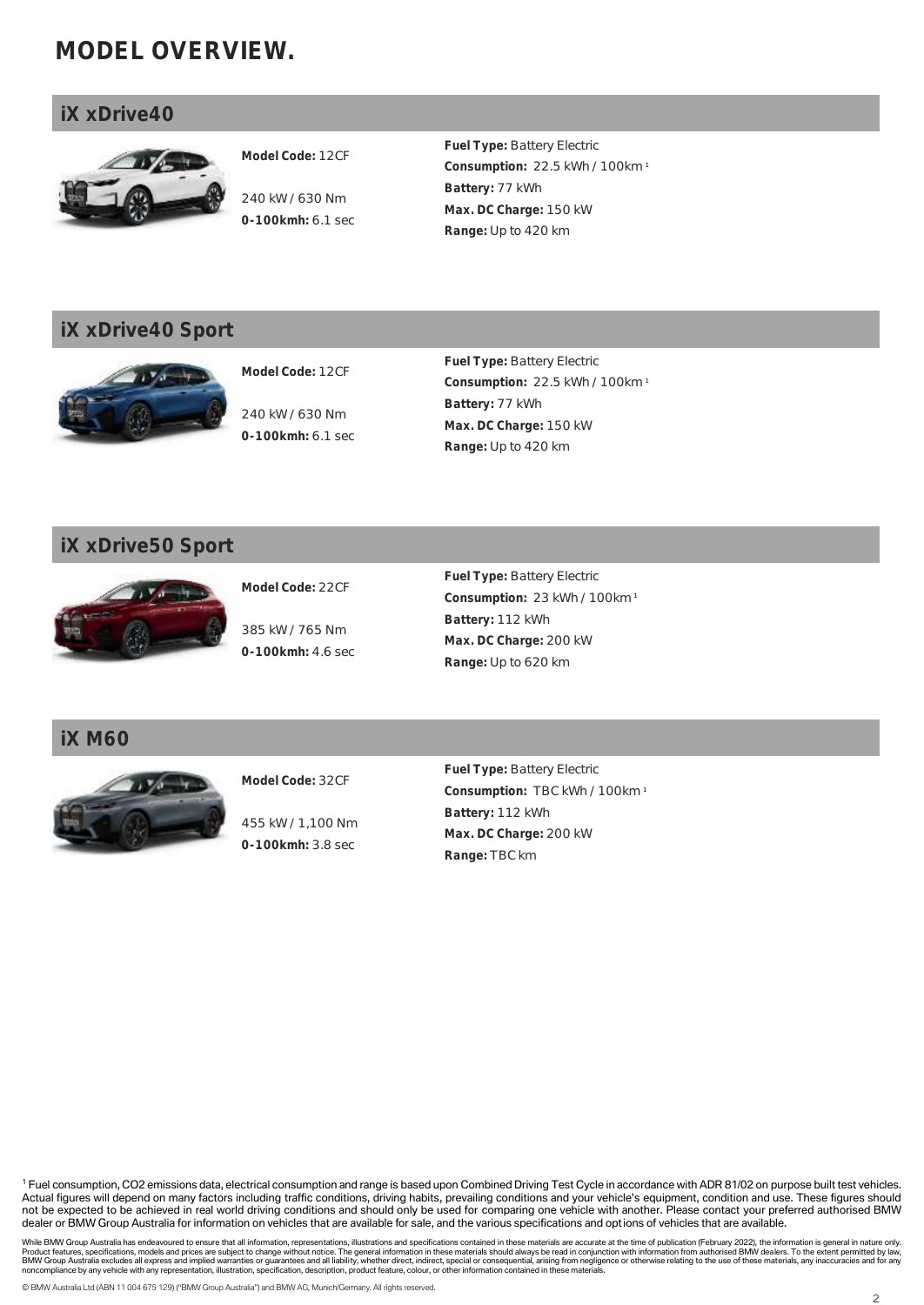## **STANDARD EQUIPMENT.**

• High voltage battery, 77 kWh gross, 71 kWh net

## **iX xDrive40**



• BMW xDrive all-wheel drive

• Brake energy regeneration • Brake pad wear indicator

• Active Protection

• Alarm system **Driver assistance** • BMW Head-Up Display

> **BMW Drive Recorder** Speed limiter

• BMW Iconic Sounds Electric

(DC, 50 kW+) charge public charging stations

• Dynamic braking lights

Dynamic Brake Control (DBC) • Warning triangle and first aid kit • Acoustic protection for pedestrians

**Safety**

Public charging cable, Mode 3

• Electric power steering with Servotronic • Tyres non-Runflat, includes tyre repair kit

• Central locking with electronic immobiliser

**Model Code:** 12CF

240 kW / 630 Nm **0-100kmh:** 6.1 sec

**Electric motors, battery, powertrain and technology** • 2 x current-excited synchronous motors, one front, one rear

• High voltage battery certificate, 8-year / 160,000 km warranty

• My Modes with PERSONAL, SPORT and EFFICIENT modes

and front passenger, side curtain airbags for 1<sup>st</sup> and 2<sup>nd</sup> row

• Dynamic Stability Control (DSC), Anti-lock Braking System (ABS), Cornering Brake Control (CBC), Dynamic Traction Control (DTC), Electronic Differential Lock Control (EDLC), Automatic Stability Control (ASC),

• Domestic socket charging cable, Mode 2, 5m with max. power at 1.8 kW

• 6 Airbags: front airbags for driver and passenger, side airbags for driver

BMW Live Cockpit Professional, 12.3" curved digital instrument display • Driving Assistant Professional, includes Active Cruise Control, Lane Keeping Assistant with Active Side Collision Prevention, Steering and Lane Control Assistant, Lane Change Warning, Lane Change Assistant, Lane Departure Warning, Front Collision Warning with brake intervention, Pedestrian Warning with city brake intervention, Crossing Traffic Warning, front and rear with brake intervention, Rear Collision Prevention, Automatic Speed Limit Assist, Evasion Assistant, Speed Limit Info • Parking Assistant Plus, includes Rear View Camera, Parking Assistant, Reversing Assistant up to 50m distance, Active Park Distance Control, Lateral Parking Aid, Surround View, Panorama View, Remote 3D View

• 5-Year Chargefox membership, free unlimited use of Fast and Ultra-Rapid

**Fuel Type:** Battery Electric **Consumption:** 22.5 kWh /100km <sup>1</sup> **Battery:** 77 kWh **Max. DC Charge:** 150 kW **Range:** Up to 420 km

**Exterior design and equipment**

- 21" Aerodynamic wheels 1010 Bicolour 3D polished buff, Gunmetal Grey (1LL)
- Shadow Line, front bumper and rear diffuser inserts in high-gloss black
- Stream Flow design, C pillar, with embossed 'iX' signet
- Integrated door handles
- BMW Kidney Grille with self-healing ability against light scratches, heating and cleaning system
- Front and rear camera parking camera cleaning system, via auto water spray
- Frameless doors

**Interior design, comfort and equipment**

- Interior Design 'Suite' upholstery, olive-tanned natural leather
- USB ports, 2xType C in front console, 2xType C behind front seat backrests
- 2 x 12V power sockets: in centre console and luggage compartment
- Automatic climate control, 4-zone
- Multifunctional seats for driver and front passenger, incl. memory function and lumbar support **^**
- Massage function, front seats: 3 programmes / 3 intensity levels / 3 speeds Seat heating, driver and passenger
- Floor mats, sustainably made from recycled fishing nets
- Auxiliary heating and air-conditioning
- Comfort Access, keyless entry to all doors incl. contactless tailgate operation and BMW Digital Key via NFC card
- Instrument panel in Sensatec
- Hexagonal steering wheel
- Headliner anthracite
- Through-loading system with 40:20:40 split
- Luggage capacity 500 litres, expandable to 1,750 litres
- Luggage compartment separating net

^ Note: This feature is temporarily unavailable due to production restrictions

#### **BMW ConnectedDrive**

- Intelligent Emergency Call
- BMW TeleServices
- Wireless smartphone integration of Apple CarPlay and Android Auto
- Vehicles apps (News and Weather)\*
- BMW Intelligent Personal Assistant\*
- Remote Software Update\*
- Connected Package Professional\* incl. Remote Services\*, Real Time Traffic Information (RTTI)\* and Concierge Services\*
- ConnectedDrive eDrive Services
- BMW Natural Interaction

\* 3 year subscription

**Light and sight LED** headlights • High-Beam Assistant Exterior handle area lighting and interior welcome lights Interior and driver's side exterior mirror with automatic anti-dazzle function. Exterior mirrors electrically adjustable and heated, with electric fold-in function and passenger side with automatic parking dipping function • Rain sensor **Entertainment, communication and information** Navigation and Infotainment via 14.9" Curved Control Display feat. BMW Operating System 8 and natural voice recognition and map updates**\*** • DAB+ digital radio Storage for wireless smartphone charging • Extended Bluetooth Connectivity • Harman Kardon Surround Sound system, 18 speakers, 655 Watts

- Follow-me function, if the headlight flasher is activated after the vehicle is shut off, the low-beam headlights continue to shine for a set time
- BMW ID, customised control functions can be saved into the BMW Connected customer account and accessed via in-vehicle login

**\*** 3 year subscription

<sup>1</sup> Fuel consumption, CO2 emissions data, electrical consumption and range is based upon Combined Driving Test Cycle in accordance with ADR 81/02 on purpose built test vehicles. Actual figures will depend on many factors including traffic conditions, driving habits, prevailing conditions and your vehicle's equipment, condition and use. These figures should not be expected to be achieved in real world driving conditions and should only be used for comparing one vehicle with another. Please contact your preferred authorised BMW dealer or BMW Group Australia for information on vehicles that are available for sale, and the various specifications and options of vehicles that are available.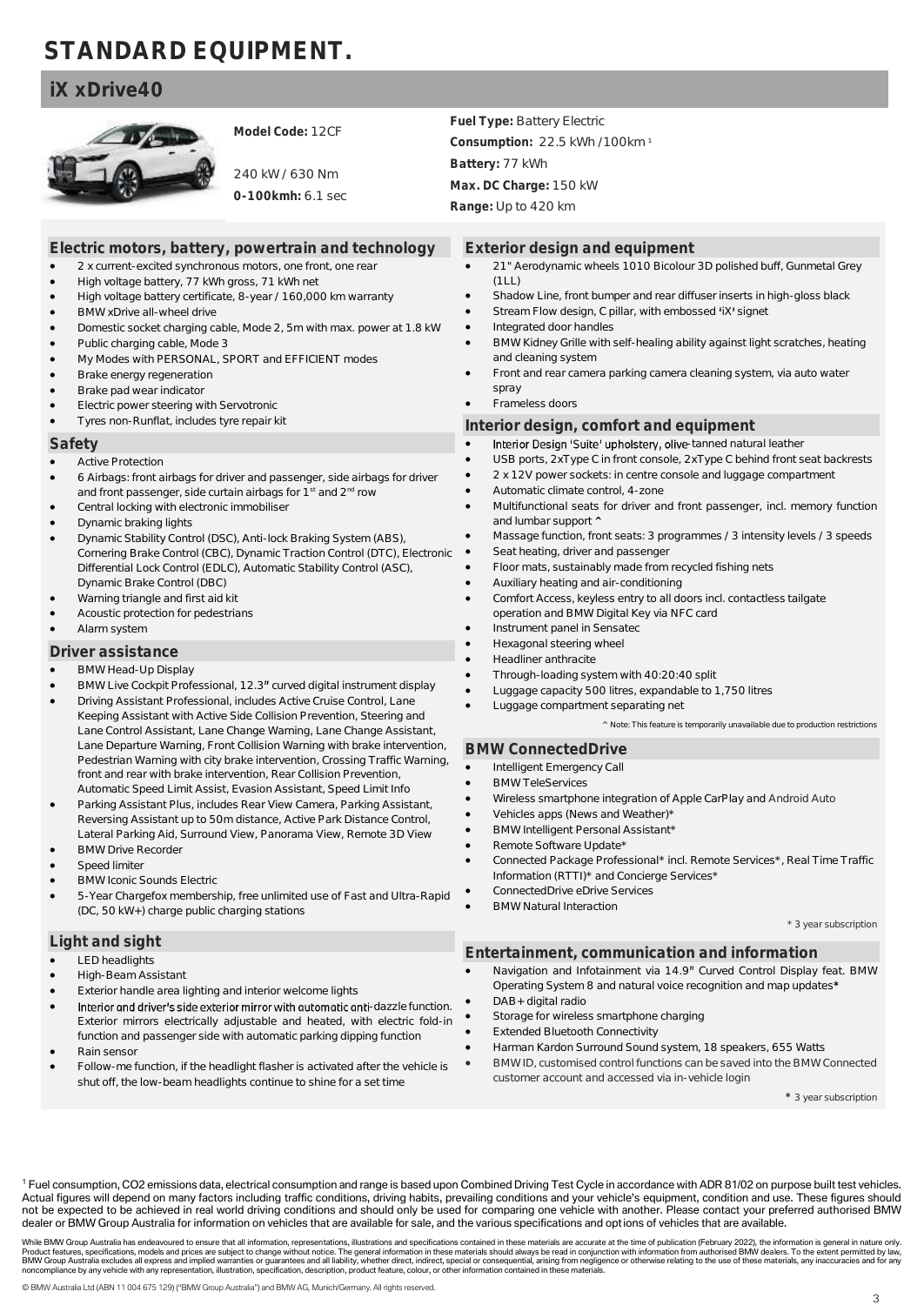## **STANDARD EQUIPMENT.**

## **iX xDrive40 Sport**



**Model Code:** 12CF

240 kW / 630 Nm **0-100kmh:** 6.1 sec **Fuel Type:** Battery Electric **Consumption:** 22.5 kWh / 100km <sup>1</sup> **Battery:** 77 kWh **Max. DC Charge:** 150 kW **Range:** Up to 420 km

## **Features in addition to iX xDrive40**

#### **Exterior design and equipment**

- Sport Package (330), includes:
	- o 22" light alloy wheels, aerodynamic 1020 Bicolour 3D polished buff (1LD)
	- o Dark design of the lights
	- o Blue brake calipers
	- o Air curtain in the front apron
	- o Radiator grille graphic in chrome
	- o Front and rear bumper covers in sport design
- Metallic paintwork

## **iX xDrive50 Sport**



## **Model Code:** 22CF

385 kW / 765 Nm **0-100kmh:** 4.6 sec

**Fuel Type:** Battery Electric **Consumption:** 23 kWh / 100km <sup>1</sup> **Battery:** 112 kWh **Max. DC Charge:** 200 kW **Range:** Up to 620 km

## **Features in addition to iX xDrive40 Sport**

**Electric motors, battery, powertrain and technology**

- High voltage battery, 112 kWh gross, 105 kWh net
- Adaptive 2-Axle Air Suspension
- Integral Active Steering, includes 4-wheel steering and variable steering

#### **Light and sight**

• BMW Laserlight incl. Selective Beam

#### **Exterior design and equipment**

• Panorama Glass Roof Sky Lounge, electrochromatic glass roof electronically switchable to opaque and transparent settings

**Interior design, comfort and equipment**

Soft-close function for doors

<sup>1</sup> Fuel consumption, CO2 emissions data, electrical consumption and range is based upon Combined Driving Test Cycle in accordance with ADR 81/02 on purpose built test vehicles. Actual figures will depend on many factors including traffic conditions, driving habits, prevailing conditions and your vehicle's equipment, condition and use. These figures should not be expected to be achieved in real world driving conditions and should only be used for comparing one vehicle with another. Please contact your preferred authorised BMW dealer or BMW Group Australia for information on vehicles that are available for sale, and the various specifications and options of vehicles that are available.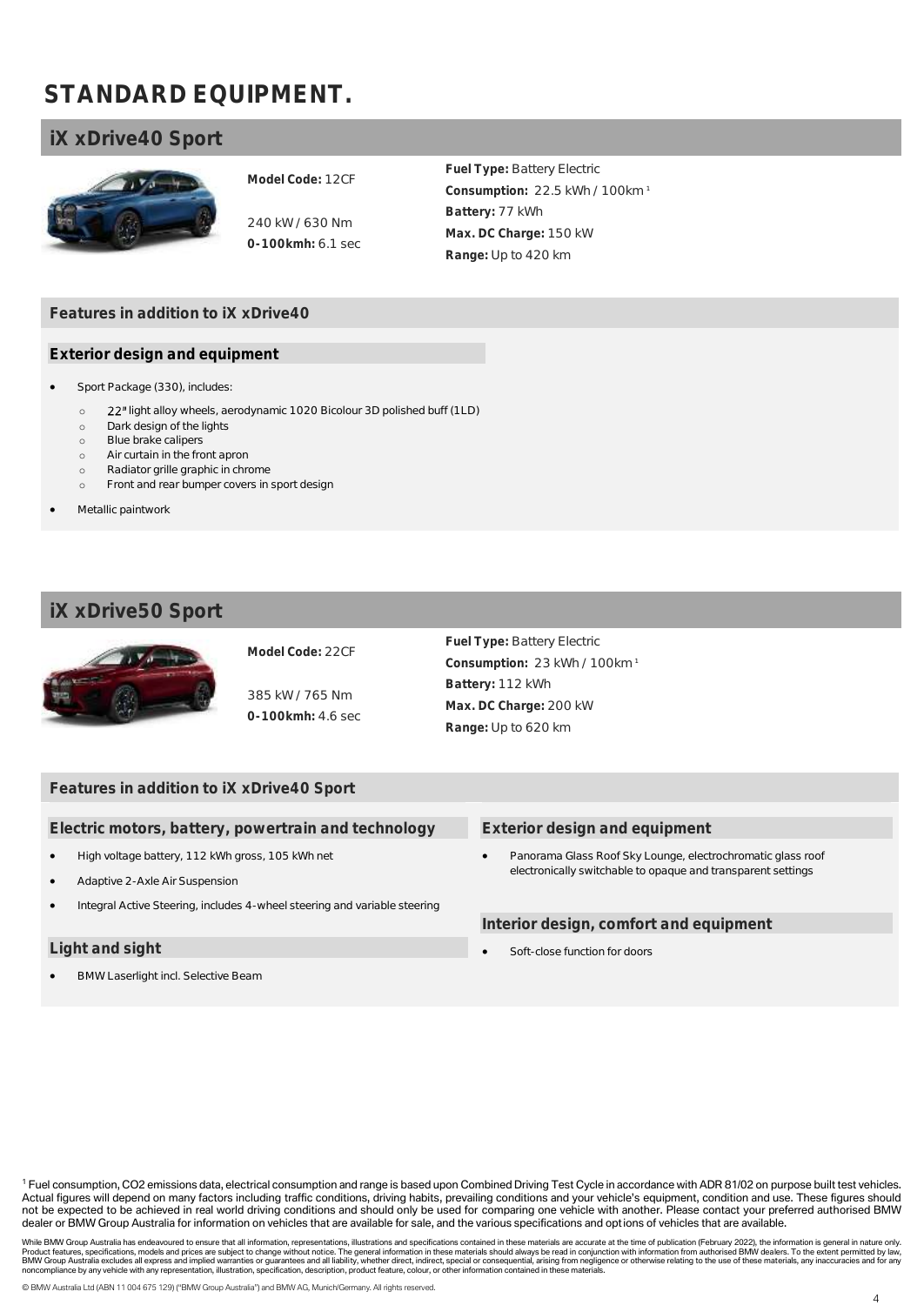## **STANDARD EQUIPMENT.**

## **iX M60**



**Model Code:** 32CF

455 kW / 1,100 Nm **0-100kmh:** 3.8 sec

**Fuel Type:** Battery Electric **Consumption:** TBC kWh / 100km <sup>1</sup> **Battery:** 112 kWh **Max. DC Charge:** 200 kW **Range:** TBC km

## **Features in addition to iX xDrive50 Sport**

#### **Driver assistance**

- **Parking Assistant Professional**, in addition to Parking Assistant Plus, includes: Reversing Assistant Professional up to 200m distance, additional object and line marking detection via surround view cameras, and Automated Manoeuvre **Assistant**
- Tyre Pressure Indicator

#### **Exterior design and equipment**

- Sport Tyres
- M Sport Brakes, Dark Blue metallic

#### **Interior design, comfort and equipment**

• Interior Applications Clear&Bold

#### **BMW ConnectedDrive**

Interior Camera

#### **Entertainment, communication and information**

• Bowers & Wilkins Diamond Surround Sound system, 30 speakers, 1,615W

## **OPTION PACKAGES.**



■ Standard □ Optional NCO No Cost Option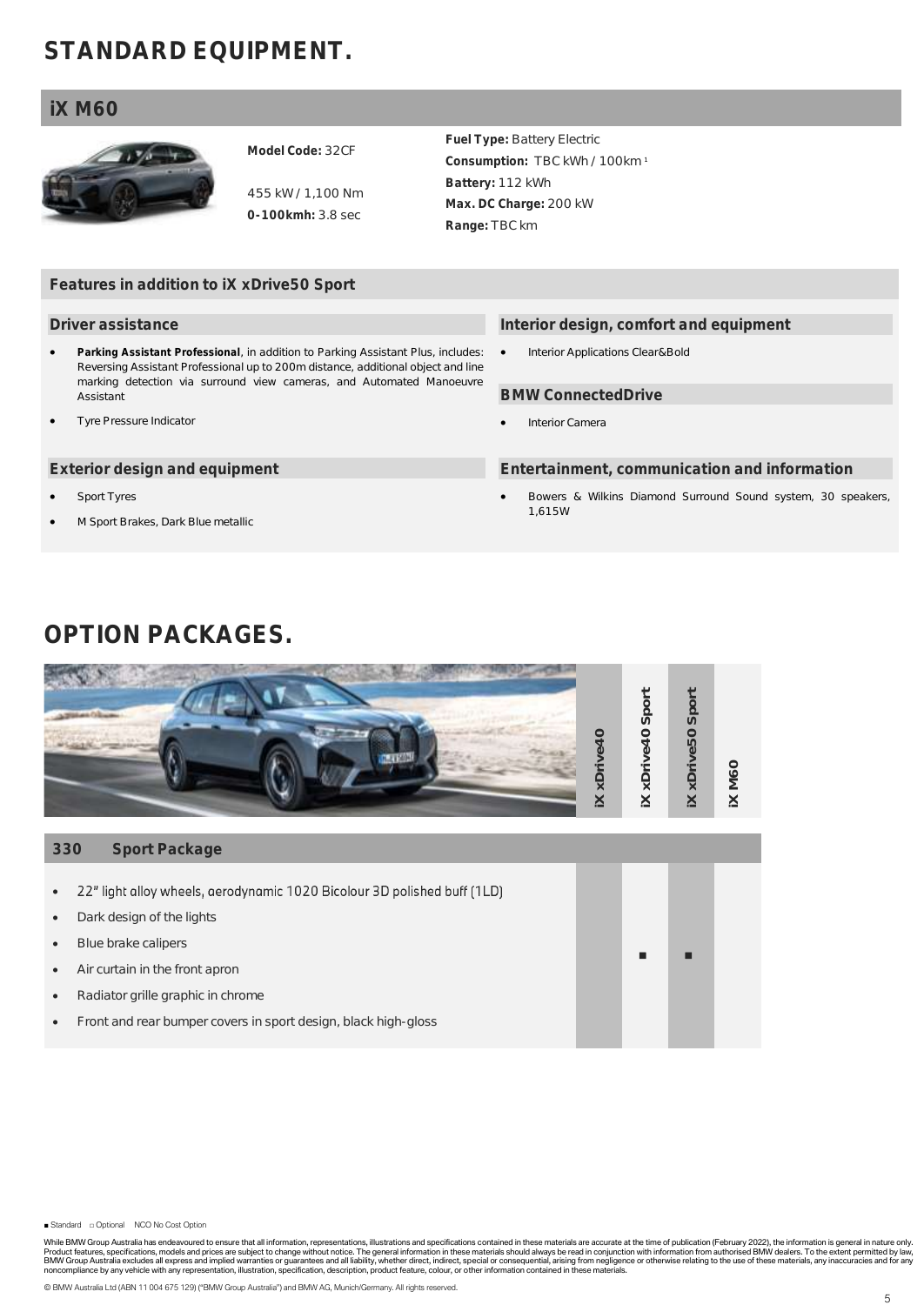## **OPTION PACKAGES.**

|                                     |                                                                                                                                                                                                                                                                                                                                                                                                                                                                                                                            | X xDrive40 | <b>IX xDrive40 Sport</b> | <b>IX xDrive50 Sport</b> | IX M60 |  |
|-------------------------------------|----------------------------------------------------------------------------------------------------------------------------------------------------------------------------------------------------------------------------------------------------------------------------------------------------------------------------------------------------------------------------------------------------------------------------------------------------------------------------------------------------------------------------|------------|--------------------------|--------------------------|--------|--|
| Z <sub>1</sub> H                    | Comfort Package                                                                                                                                                                                                                                                                                                                                                                                                                                                                                                            |            |                          |                          |        |  |
| $\bullet$<br>$\bullet$<br>$\bullet$ | Steering Wheel Heating (248)<br>Active Seat Ventilation, front seats (453)<br>Heat Comfort Package (4HC), includes:<br>Seat heating, front and rear<br>$\circ$<br>Armrest heating, centre console<br>$\circ$<br>Armrest heating, front and rear doors<br>$\circ$<br>Heated instrument panel lower section, beneath steering wheel and glove<br>$\circ$<br>box lid<br>Heated front and rear door panels, upper trim<br>$\circ$<br>Note: Not available in conjunction with Interior Design Loft Stone Grey (SBJG) upholstery | □          | □                        | $\Box$                   | $\Box$ |  |
| Z1T                                 | <b>Enhancement Package</b>                                                                                                                                                                                                                                                                                                                                                                                                                                                                                                 |            |                          |                          |        |  |
| $\bullet$<br>$\bullet$<br>$\bullet$ | Soft Close Doors (323)<br>Panorama Glass Roof Sky Lounge (407) *<br>BMW Laserlight (5AZ)<br>* A fixed, glass roof with electrochromatic technology that is automatically switchable between opaque<br>and transparent settings. Multiple layering reflects thermal energy and blocks 100% of UVA and UVB<br>transmission.                                                                                                                                                                                                  | □          | $\Box$                   |                          |        |  |
| Z <sub>10</sub>                     | Indulgence Package                                                                                                                                                                                                                                                                                                                                                                                                                                                                                                         |            |                          |                          |        |  |
| $\bullet$<br>$\bullet$<br>$\bullet$ | Interior Applications Clear&Bold (42A)<br>Interior Camera (4NR)<br>Bowers & Wilkins Diamond Surround Sound (6F1)                                                                                                                                                                                                                                                                                                                                                                                                           |            | $\Box$                   | $\Box$                   |        |  |
| ZDD                                 | Driver's Assistance Package                                                                                                                                                                                                                                                                                                                                                                                                                                                                                                |            |                          |                          |        |  |
| $\bullet$<br>$\bullet$<br>$\bullet$ | Integral Active Steering (2VH)<br>Adaptive 2-Axle Air Suspension (2VR)<br>Parking Assistant Professional (5DW)                                                                                                                                                                                                                                                                                                                                                                                                             |            | $\Box$                   |                          |        |  |
|                                     |                                                                                                                                                                                                                                                                                                                                                                                                                                                                                                                            |            |                          |                          |        |  |

■ Standard □ Optional NCO No Cost Option

While BMW Group Australia has endeavoured to ensure that all information, representations, illustrations, specifications and prices contained in these materials are accurate at the time of publication (February 2022) and a

**This specification guide is for business use only and must not be distributed to customers.**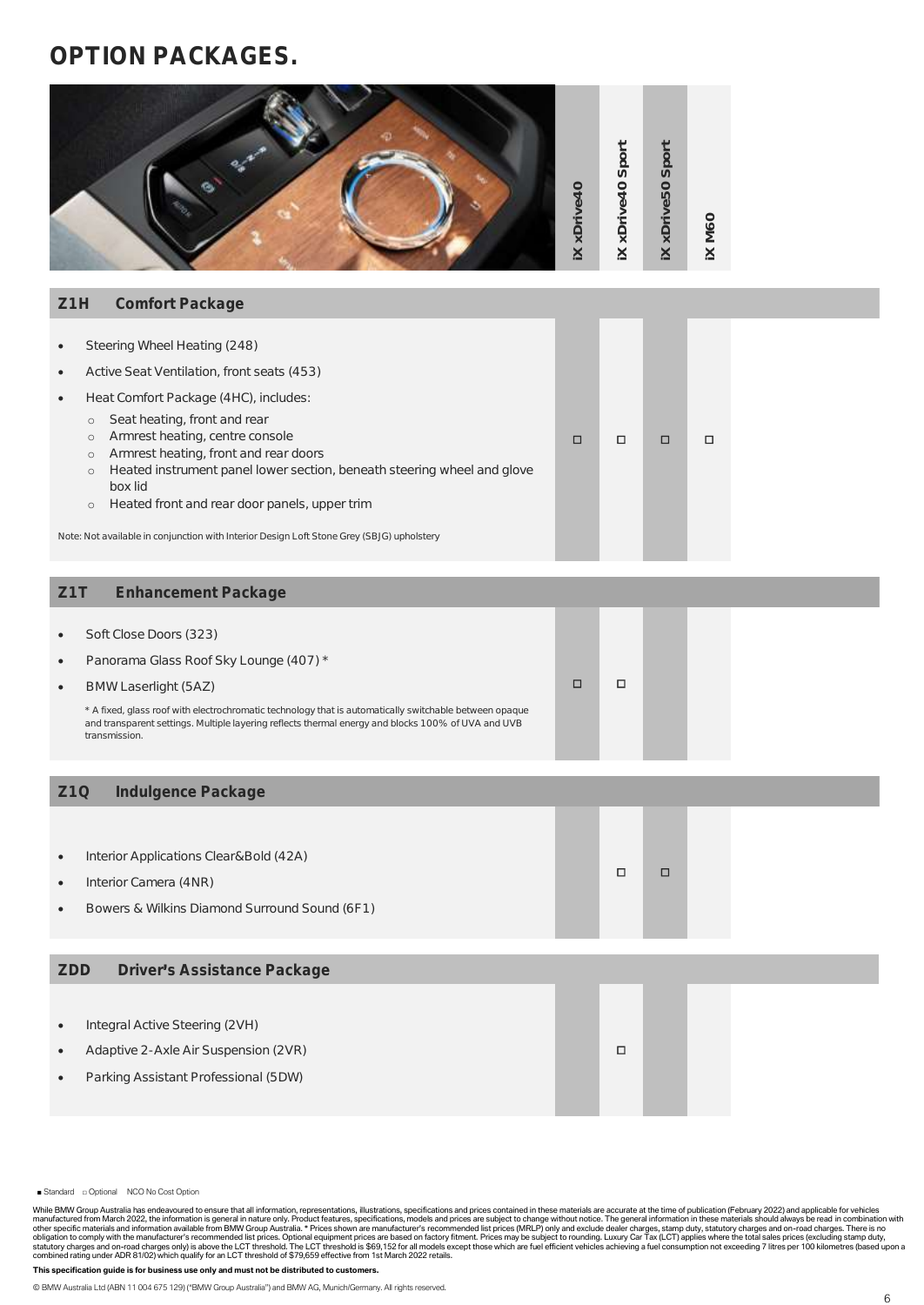## **WHEELS.**

|              |     |                                                                                                                                                                                                                                                                                     | <b>IX xDrive40</b> | <b>IX xDrive40 Sport</b> | <b>IX xDrive50 Sport</b> | IX M60     |
|--------------|-----|-------------------------------------------------------------------------------------------------------------------------------------------------------------------------------------------------------------------------------------------------------------------------------------|--------------------|--------------------------|--------------------------|------------|
| Alloy Wheels |     |                                                                                                                                                                                                                                                                                     |                    |                          |                          |            |
|              | 1LL | 21" Aerodynamic wheels 1010 Bicolour 3D polished buff Gunmetal Grey<br>F & R: 9J × 21, 255/50 R 21<br>Includes Tyre Repair Kit (2VC)<br>Note: Snow chains can be fitted                                                                                                             |                    |                          |                          |            |
|              | 1LH | 21" Aerodynamic wheels 1011 Bicolour<br>F & R: 9J × 21, 255/50 R 21<br>Includes Tyre Repair Kit (2VC)<br>Note: Snow chains can be fitted                                                                                                                                            | □                  |                          |                          |            |
|              | 1LD | 22" Aerodynamic wheels 1020 Bicolour 3D polished buff<br>Jet Black<br>F & R: 9.5J × 22, 275/40 R 22<br>Includes Tyre Repair Kit (2VC)<br>Note: Snow chains cannot be fitted                                                                                                         |                    |                          |                          |            |
|              | 1LE | 22" Aerodynamic wheels 1020 Bicolour 3D polished buff<br>Jet Black with Sport Tyres<br>F & R: 9.5J × 22, 275/40 R 22<br>Includes Tyre Repair Kit (2VC)<br>Note: Snow chains cannot be fitted                                                                                        |                    |                          |                          | <b>NCO</b> |
|              | 1LB | 22" Aerodynamic wheels 1021 Multicolour 3D polished buff, Frozen Midnight<br>Grey<br>F & R: 9.5J × 22, 275/40 R 22                                                                                                                                                                  | □                  |                          |                          |            |
|              | 1LC | Includes Tyre Repair Kit (2VC)<br>Note: Snow chains cannot be fitted<br>22" Aerodynamic wheels 1021 Multicolour 3D polished buff, Frozen Midnight<br>Grey with Sport Tyres<br>F & R: 9.5J × 22, 275/40 R 22<br>Includes Tyre Repair Kit (2VC)<br>Note: Snow chains cannot be fitted |                    | □                        | □                        |            |
|              | 1EV | 22" Aerodynamic wheels 1023 Bicolour Titanium Bronze 3D polished buff<br>F & R: 9.5J × 22, 275/40 R 22<br>Includes Tyre Repair Kit (2VC)<br>Note: Snow chains cannot be fitted                                                                                                      |                    | <b>NCO</b>               | <b>NCO</b>               |            |
|              | 1EW | 22" Aerodynamic wheels 1023 Bicolour Titanium Bronze 3D polished buff<br>with Sport Tyres<br>F & R: 9.5J × 22, 275/40 R 22<br>Includes Tyre Repair Kit (2VC)<br>Note: Snow chains cannot be fitted                                                                                  |                    |                          |                          | <b>NCO</b> |

■ Standard □ Optional NCO No Cost Option

While BMW Group Australia has endeavoured to ensure that all information, representations, illustrations, specifications and prices contained in these materials are accurate at the time of publication (February 2022) and a

#### **This specification guide is for business use only and must not be distributed to customers.**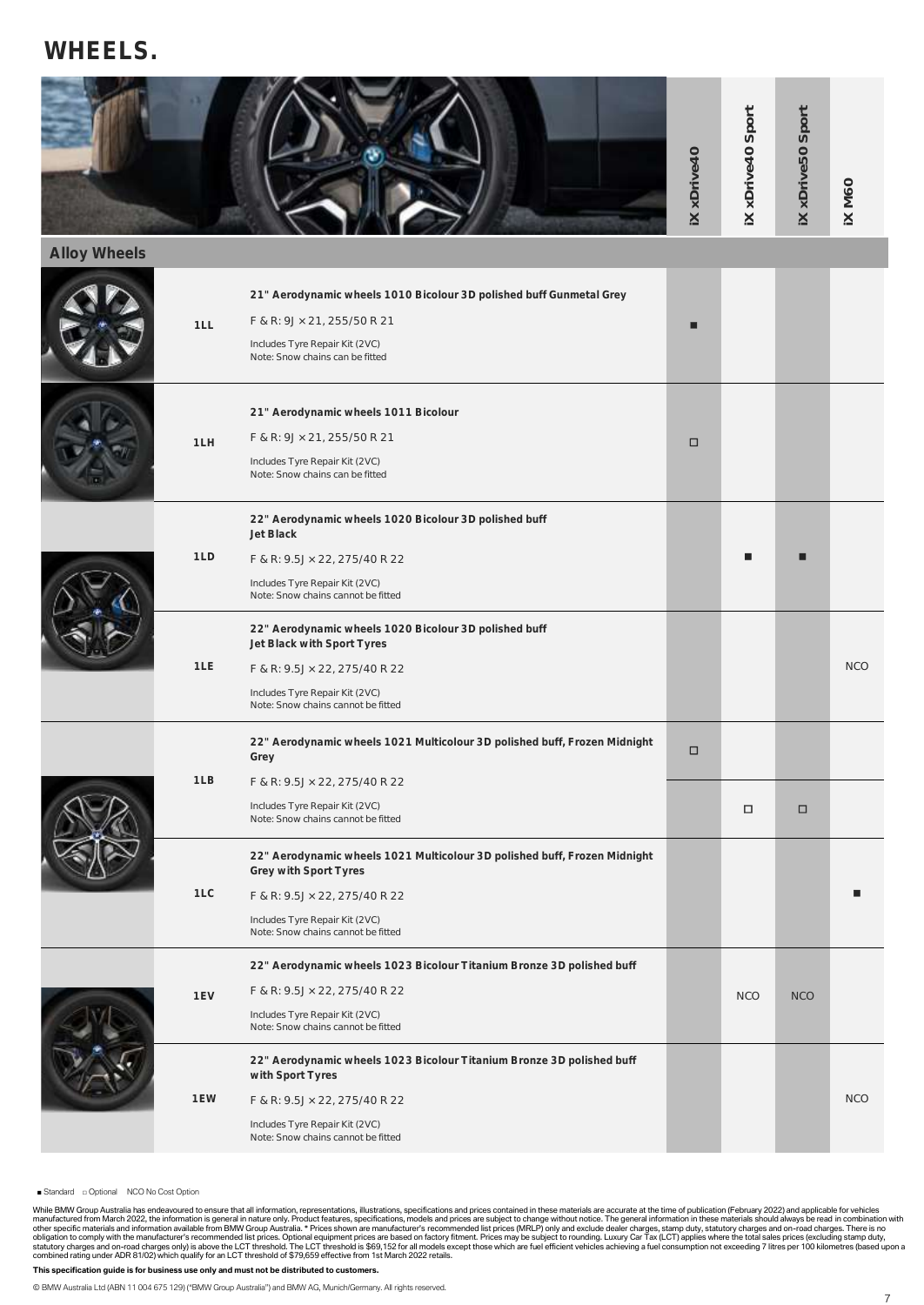## **PAINTWORK.**

|                    |              | iX xDrive40 | Sport<br>xDrive40<br>$\mathord{\underline{\times}}$ | Sport<br><b>XDrive50</b><br>$\leq$ | IX M60     |
|--------------------|--------------|-------------|-----------------------------------------------------|------------------------------------|------------|
| Uni Paintwork      |              |             |                                                     |                                    |            |
| 300                | Alpine White | п           | <b>NCO</b>                                          | <b>NCO</b>                         | <b>NCO</b> |
| Metallic Paintwork |              |             |                                                     |                                    |            |

|                                 | 475              | <b>Black Sapphire</b>                                 |        |        |        |        |
|---------------------------------|------------------|-------------------------------------------------------|--------|--------|--------|--------|
|                                 | A90              | Sophisto Grey                                         |        |        |        |        |
|                                 | A96              | Mineral White<br>Available only on the Sport variants |        |        | п      |        |
|                                 | C <sub>1</sub> M | Phytonic Blue                                         | $\Box$ |        |        |        |
|                                 | C35              | Blue Ridge Mountain                                   |        |        |        |        |
|                                 | C4A              | Oxide Grey                                            |        |        |        |        |
| <b>BMW Individual Paintwork</b> |                  |                                                       |        |        |        |        |
|                                 | C3N              | Storm Bay                                             |        | $\Box$ | $\Box$ | $\Box$ |
|                                 | C57              | Aventurine Red                                        |        |        |        |        |

## **UPHOLSTERY.**

| Interior Design Loft - Cloth/Microfibre Combination       |             |                                                                                                                                                                                                                                                                        |            |            |            |            |
|-----------------------------------------------------------|-------------|------------------------------------------------------------------------------------------------------------------------------------------------------------------------------------------------------------------------------------------------------------------------|------------|------------|------------|------------|
|                                                           | <b>SBJG</b> | <b>Stone Grey</b><br>• Seat covers in cloth/microfibre combination<br>• Instrument panel in microfibre<br>• Centre console and centre armrest in microfibre<br>Highlight components and controls in Gold Bronze<br>• Highlights in Gold Bronze in the head restraints  | <b>NCO</b> | <b>NCO</b> | <b>NCO</b> | <b>NCO</b> |
| Interior Design Suite - Olive Leaf Tanned Natural Leather |             |                                                                                                                                                                                                                                                                        |            |            |            |            |
|                                                           | <b>SCHA</b> | Amido<br>• Seat covers, instrument panel, centre console, centre armrest and door trim<br>panel in exclusive, olive leaf-tanned natural leather<br>Highlight components and controls in Gold Bronze<br>$\bullet$<br>• Highlights in Gold Bronze in the head restraints |            |            |            |            |

■ Standard □ Optional NCO No Cost Option

While BMW Group Australia has endeavoured to ensure that all information, representations, illustrations, specifications and prices contained in these materials are accurate at the time of publication (February 2022) and a

#### **This specification guide is for business use only and must not be distributed to customers.**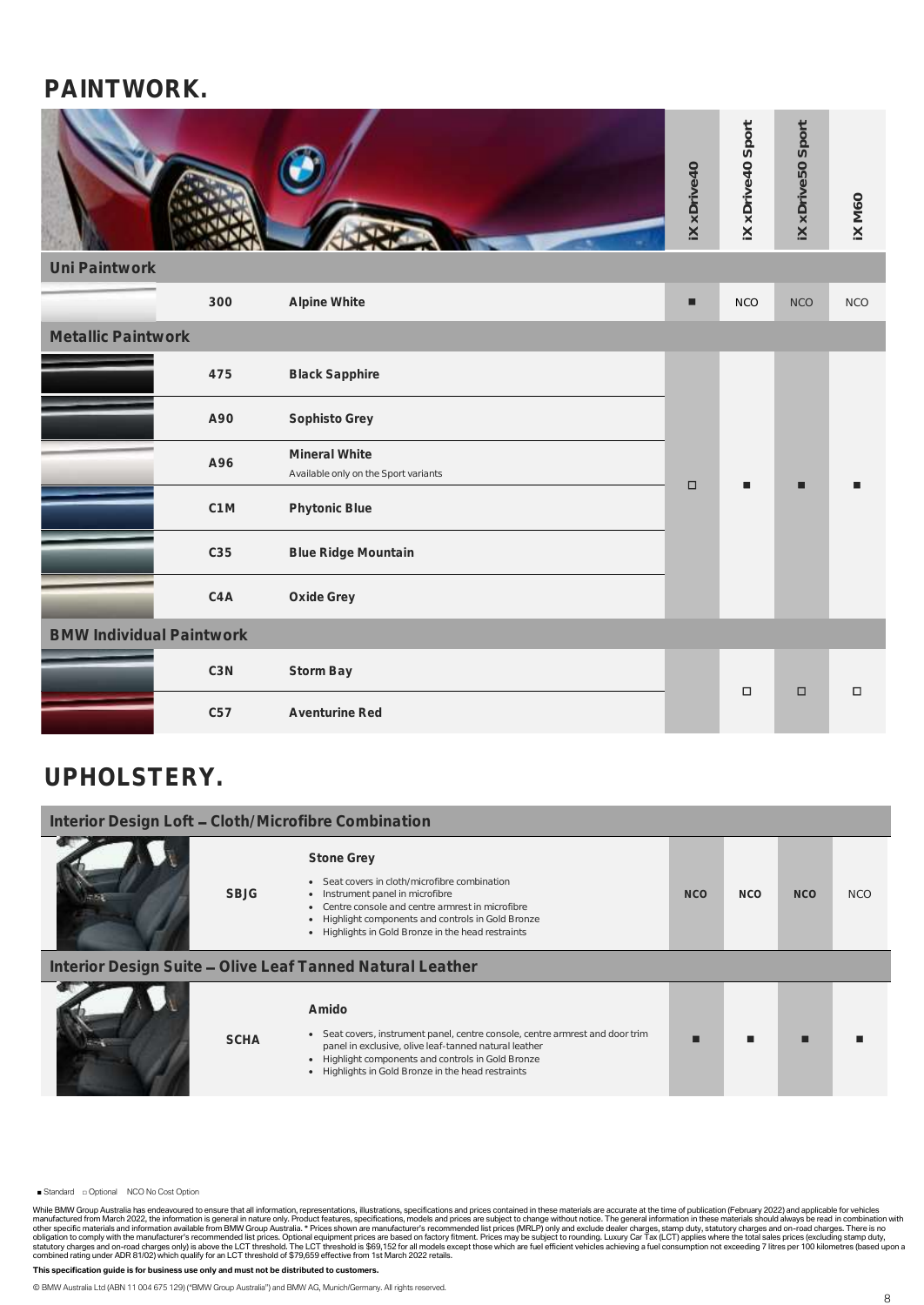

#### **Castanea**

- Seat covers, instrument panel, centre console, centre armrest and door trim panel in exclusive, olive leaf-tanned natural leather
- Highlight components and controls in Gold Bronze
- Highlights in Gold Bronze in the head restraints

## **OPTIONAL EQUIPMENT.**

**SCIC**

|         |                                                                                                                                                                                                                                                                                                                                                                                                                                                                                                                                                     | <b>IX xDrive40</b> | <b>IX xDrive40 Sport</b>        | <b>IX xDrive50 Sport</b>        | X M60      |
|---------|-----------------------------------------------------------------------------------------------------------------------------------------------------------------------------------------------------------------------------------------------------------------------------------------------------------------------------------------------------------------------------------------------------------------------------------------------------------------------------------------------------------------------------------------------------|--------------------|---------------------------------|---------------------------------|------------|
| Options |                                                                                                                                                                                                                                                                                                                                                                                                                                                                                                                                                     |                    |                                 |                                 |            |
| 2VB     | Tyre Pressure Indicator, includes tyre temperature display                                                                                                                                                                                                                                                                                                                                                                                                                                                                                          | $\Box$             | □                               | □                               |            |
| 320     | Model Designation Deletion                                                                                                                                                                                                                                                                                                                                                                                                                                                                                                                          | <b>NCO</b>         | <b>NCO</b>                      | <b>NCO</b>                      | <b>NCO</b> |
| 3L7     | BMW Individual Exterieur Line Titanium Bronze, kidney grille graphics, window sills, Stream<br>Flow, door handles and model badge on the tailgate in Titanium Bronze<br>Note: for the IX xDrive40, additionally the front bumper inserts, side skirts and rear diffusers are also trimmed in Titanium<br>Bronze.                                                                                                                                                                                                                                    | <b>NCO</b>         | <b>NCO</b>                      | <b>NCO</b>                      | <b>NCO</b> |
| 420     | Sun Protection Glazing                                                                                                                                                                                                                                                                                                                                                                                                                                                                                                                              | $\Box$             | $\Box$                          | □                               | □          |
| 42A     | Interior Application Clear&Bold, the following elements in crystal glass:<br><b>BMW Controller</b><br>٠<br>Seat adjustment + seat memory switches<br>٠<br>Start/stop button<br>Gear selector switch toggle inlay<br>٠<br>Audio volume wheel<br>٠<br>Seat adjustment switches including memory buttons (integrated in door trim panels)<br>٠<br>The centre console control panel trim in FSC-certified wood.                                                                                                                                         | □                  | □                               | □                               |            |
| 4FG     | <b>BMW i Blue Seat Belts</b>                                                                                                                                                                                                                                                                                                                                                                                                                                                                                                                        | $\Box$             | □                               | □                               | □          |
| 4NR     | Interior Camera, for taking pictures of the interior in the vehicle or via the My BMW App. Also<br>activated by the vehicle's alarm system.                                                                                                                                                                                                                                                                                                                                                                                                         | □                  | □                               | □                               |            |
| 5DW     | Parking Assistant Professional, includes Reversing Assistant Professional (up to 200m)<br>and Automated Manoeuvre Assistant                                                                                                                                                                                                                                                                                                                                                                                                                         |                    | □                               | □                               |            |
| 6F1     | Bowers & Wilkins Diamond Surround Sound System, 30 speakers / 1,615W with 2<br>diamond tweeters, fully active speaker control for optimum 3D surround sound on all seats.<br>Embellishers in brushed stainless steel with etched branding and light staging.<br>٠<br>3D surround sound (full implementation via speakers in the headlining)<br>4D audio: 2 shakers in each front seat<br>True surround: each seat has its own dedicated surround speakers in the head<br>restraints<br>BassPerformancePlus: 2 subwoofers under the 2nd row of seats | □                  | Availvi<br>a<br>Z <sub>10</sub> | Availvi<br>a<br>Z <sub>10</sub> |            |

- Shy Tech and audio cloth implementation for the midrange speakers
- 7-band equaliser
- Standard □ Optional NCO No Cost Option

While BMW Group Australia has endeavoured to ensure that all information, representations, illustrations, specifications and prices contained in these materials are accurate at the time of publication (February 2022) and a

#### **This specification guide is for business use only and must not be distributed to customers.**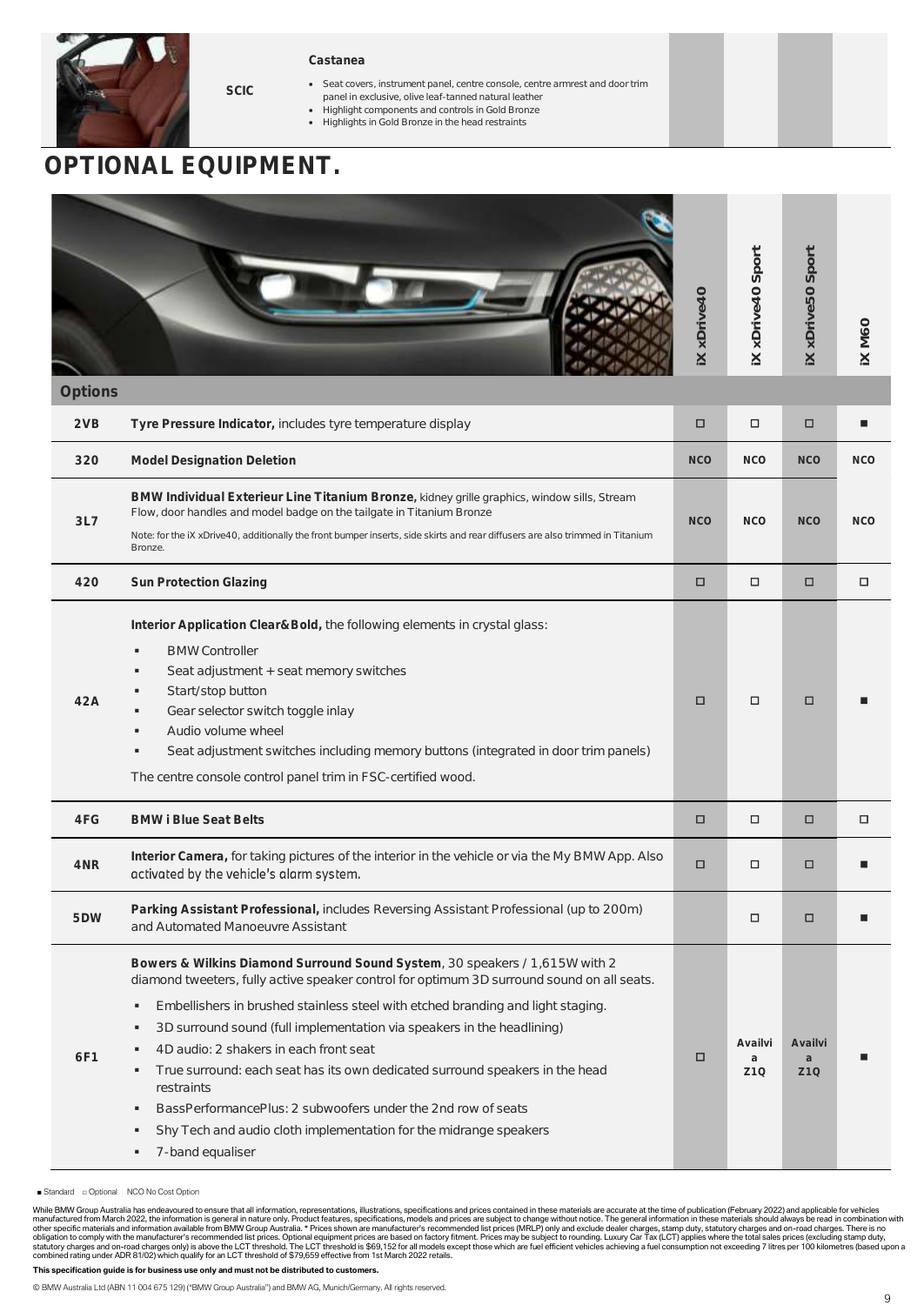

■ Standard □ Optional NCO No Cost Option

While BMW Group Australia has endeavoured to ensure that all information, representations, illustrations, specifications and prices contained in these materials are accurate at the time of publication (February 2022) and a

**This specification guide is for business use only and must not be distributed to customers.**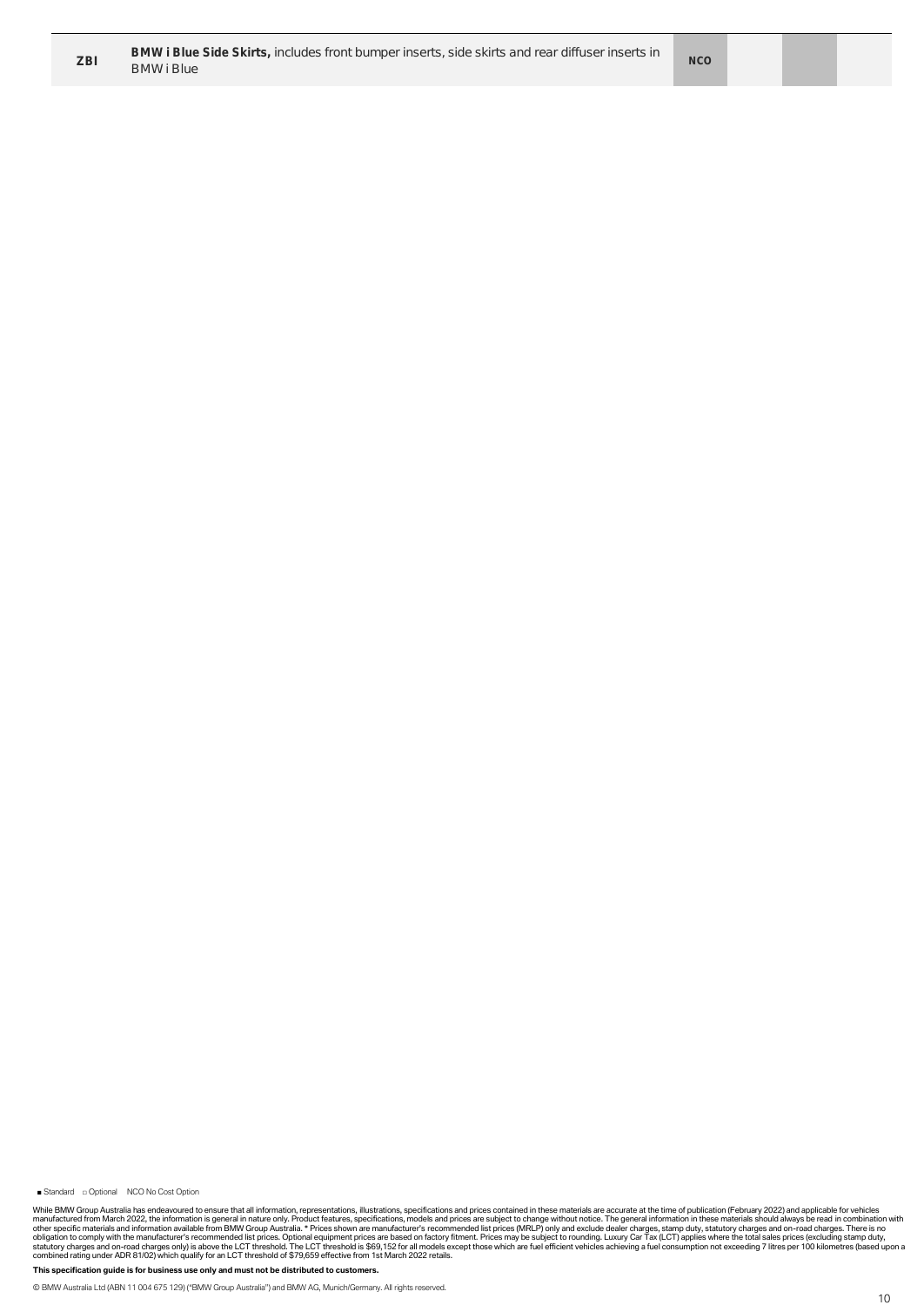## **GENUINE BMW SERVICE.**

As a BMW i owner, you join BMW's Electromobility movement, where the path towards the future is sustainable, diverse and individual. Because everyone has their own path into the future, BMW knows that clarity, transparency and precision are key factors in ensuring you can look forward to superb service and comprehensive customer core, with a network of dealerships Australia-wide ready to assist you at any time.

Just like any other BMW, your BMW i has the same intelligent BMW Condition Based Servicing (CBS) system which monitors the individual components of your vehicle's service requirements and notifies you in advance when a service due. In conjunction with BMW Teleservices, your vehicle then sends all relevant servicing data captured by CBS directly to your preferred BMW dealer.

Using the latest sophisticated BMW diagnostic tools, you can rest assured that your BMW will receive the highest level of attention from specialist BMW-trained technicians using only Genuine BMW Parts.

## **BMW SERVICE INCLUSIVE PACKAGES.**

Your BMW service experience can also extend to a BMW Service Inclusive Package, which covers your scheduled servicing costs for a specified duration in a single, once-off advance payment.

| Choose your level of cover |  |  |
|----------------------------|--|--|
|----------------------------|--|--|

| Service Inclusive Items                                                                    | Bosic | <b>Plus</b> |
|--------------------------------------------------------------------------------------------|-------|-------------|
| Service standard scope                                                                     |       |             |
| Vehicle check                                                                              |       |             |
| Renew Microfilter<br>[Replace air conditioning micrafilter / activated<br>charcoal filter) |       |             |
| Renew brake fluid                                                                          |       |             |
| Charging high voltage battery up to 75-80%                                                 |       |             |
| Renew front brake pads & discs'                                                            |       |             |
| Renew rear brake pads & discs'                                                             |       |             |
| Renew wiper blode rubbers"                                                                 |       |             |

#### **Choose your Package**

| Terms                  |  |
|------------------------|--|
| 4 YEARS / Unlimited km |  |
| 6 YEARS / Unlimited km |  |

#### **BMW Service Inclusive - Package pricing**

**M** XC 575E

|                            |              | BMW <sub>i3</sub> | BMW I4  | BMW IX3 | <b>BMWIX</b> |
|----------------------------|--------------|-------------------|---------|---------|--------------|
| 4 YEARS /<br>Unlimited km  | Basic        | \$1,050           | S1.240  | \$1,200 | \$1,520      |
|                            | Plus         | \$3,645           | S4,805  | \$4,605 | \$5,195      |
| 6 YEARS /<br>Unlimited km. | <b>Basic</b> | 51,450            | \$1765  | \$1,650 | \$2,195      |
|                            | Plus         | \$4,480           | \$5,520 | \$5,500 | \$6,235      |

With BMW Service Inclusive, you can enjoy every second of driving pleasure knowing that your BMW is always getting the service it deserves. BMW Service Inclusive extensions and upgrades from Basic to Plus are also available, and all Packages are fully transferable to future owners.

#### For more information, speak to your BMW Sales Consultant or Service Advisor or visit bmw.com.au/serviceinclusive today.

BMW Senite Inclusive Terms & Conditions opply and can be viewed online at bimw.com autosinational senior exercise error explicit bused on the time from date of first registration. Packages applicable to<br>vehicles under 12 m exclusions apply Scheduled servicing must be conducted by on-authorized BMW Dealer, \*Wear and teamsens anly eligible for Service Inclusive Plus Packages. If wan by normal use. Pricing opplicable to<br>current generation model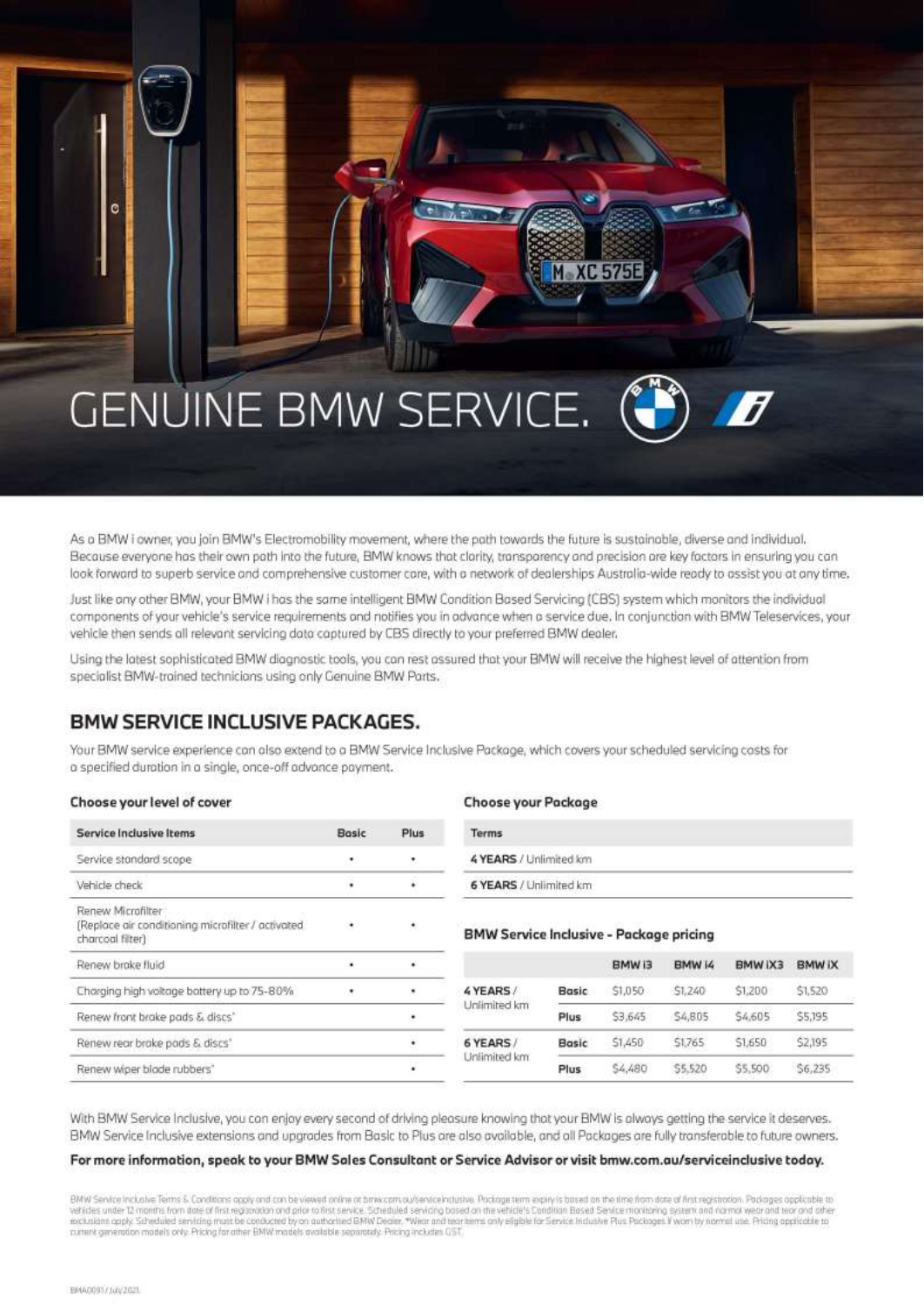

If you've ever wondered why a BMW is the Ultimate Driving Machine, a BMW Driving Experience course is for you.

If you've ever wondered what an Ultimate Driving Machine is capable of, this is the Ultimate test-drive.

BMW Driving Experience was introduced in 1977, the first of its kind initiated by an automotive manufacturer to improve the skills, reactions and awareness of drivers.

Today more than ever, the program offers drivers a positive, exhilarating experience, along with an excellent education and an enthralling opportunity to accelerate their driving abilities. This is all conducted behind the wheel of a dynamic range of Ultimate Driving Machines.

## 1. BMW COMPACT **DRIVING EXPERIENCE**

A half day taster of the BMW Driving Experience courses.

#### 2. BMW ADVANCE 1 DRIVING EXPERIENCE

An exciting introduction into performance driving, the one day course simulates unforeseen oversteer & understeer experiences, ideal driving lines and emergency braking.

## 3. BMW ADVANCE 2 **DRIVING EXPERIENCE**

After completing our Advance 1 course, drivers can take their skills to another level with this high-performance course designed to test their ability to the fullest.

The aim of the program is to enhance each participant's driving ability by developing attitudes and skills through a structured sequence of courses. Each course takes participants through an increasingly challenging mix of low and high speed driving exercises, that help them respond effectively in emergency situations and become progressively more confident, safe and enthusiastic drivers.

BMW Driving Experience offers a range of courses which are conducted at Australia's leading facilities, including the world renowned Phillip Island Grand Prix Circuit. All BMW Driving Experience courses are supervised by highly-trained instructors.

## To find out more about BMW Driving Experience courses and dates, please call 1800 000 269 or visit www.bmwdrivingexperience.com.au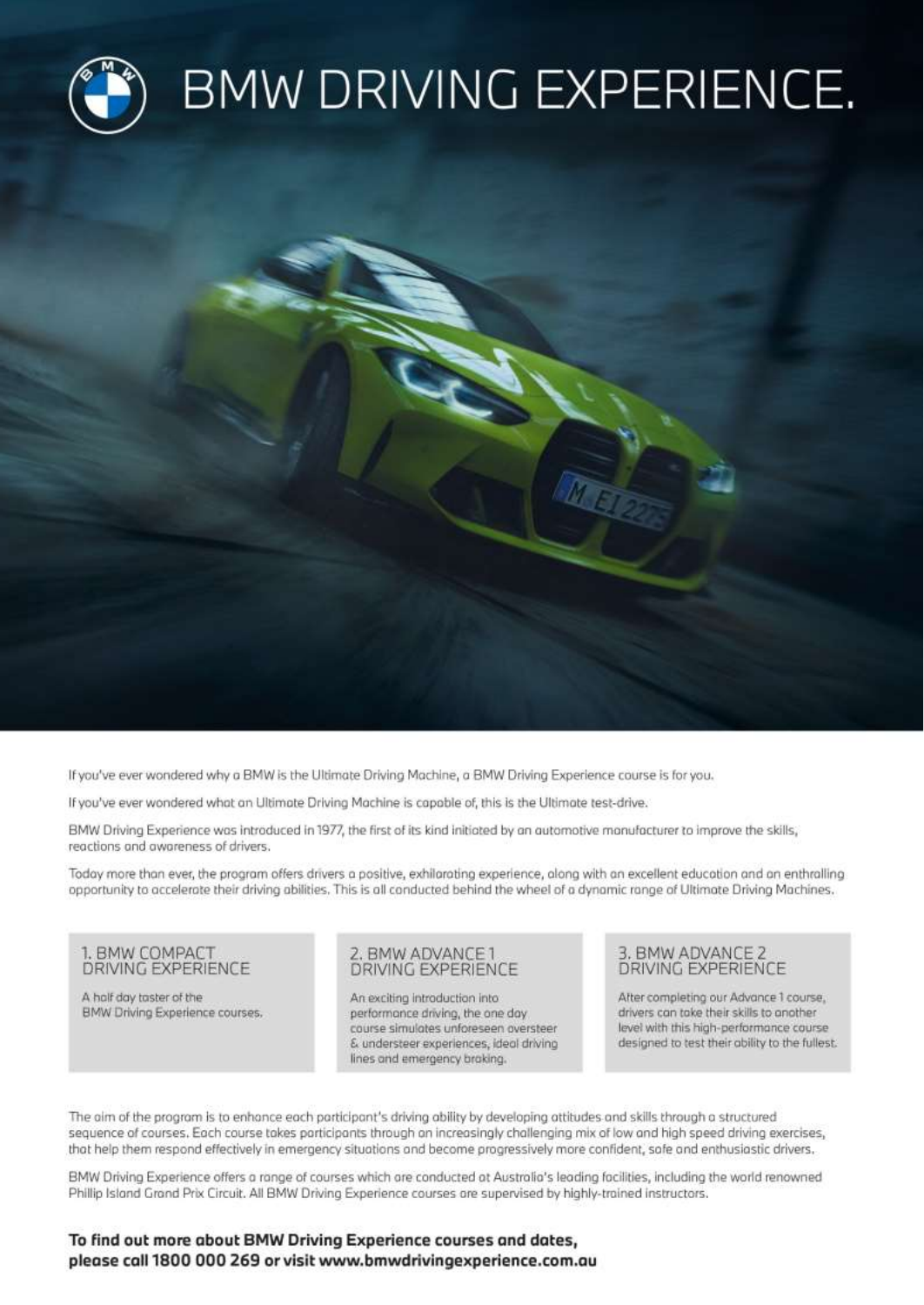

BMW Financial Services puts drivers first. We work with you to understand your needs and develop solutions to get you into your Ultimate Driving Machine sooner. Each BMW dealership has a dedicated Business Manager ready to help make the joy of driving a BMW possible.

## FINANCE AND LEASE

We develop flexible finance solutions with terms between 24 and 60 months and no ongoing account keeping fees". Whether it's for a company vehicle or for your personal use, we have a range of products available to meet your needs.

## **INSURANCE**

Your insurance requirements can be as unique and individual as your vehicle - that's why BMW Premier Motor Insurance^ was developed with BMW owners in mind; it offers a host of features and benefits including your choice of accredited BMW repairer, Genuine BMW Parts and emergency accommodation costs^.

## To learn more about BMW Financial Services speak to your Business Manager or visit BMWfinance.com.au.

\*Finance provided by BMW Australia Finance Limited (ABN 78 007101715, Australian Credit Licence 392387).

Conditions, lending criteria, fees and charges apply.

^This insurance is issued by Allianz Australia Insurance Limited, AFS Licence No. 234708 ABN 15 000 122 850 (Allianz). In arranging this insurance BMW Australia Finance Limited ABN 78 007 101 715 and authorised dealers act as agents of Allianz and not as your agent. We do not provide advice on this insurance based on any consideration of your objectives, financial situation or needs. Cover subject to policy terms, conditions, limits and exclusions. Before making a decision about this insurance please consider the PDS or the policy document available from this website. If you purchase this insurance we receive a commission from Allianz. Ask us for more information before we provide you with our services. Terms, conditions, limits and exclusions apply, please refer to the Product Disclosure Statement for further details.